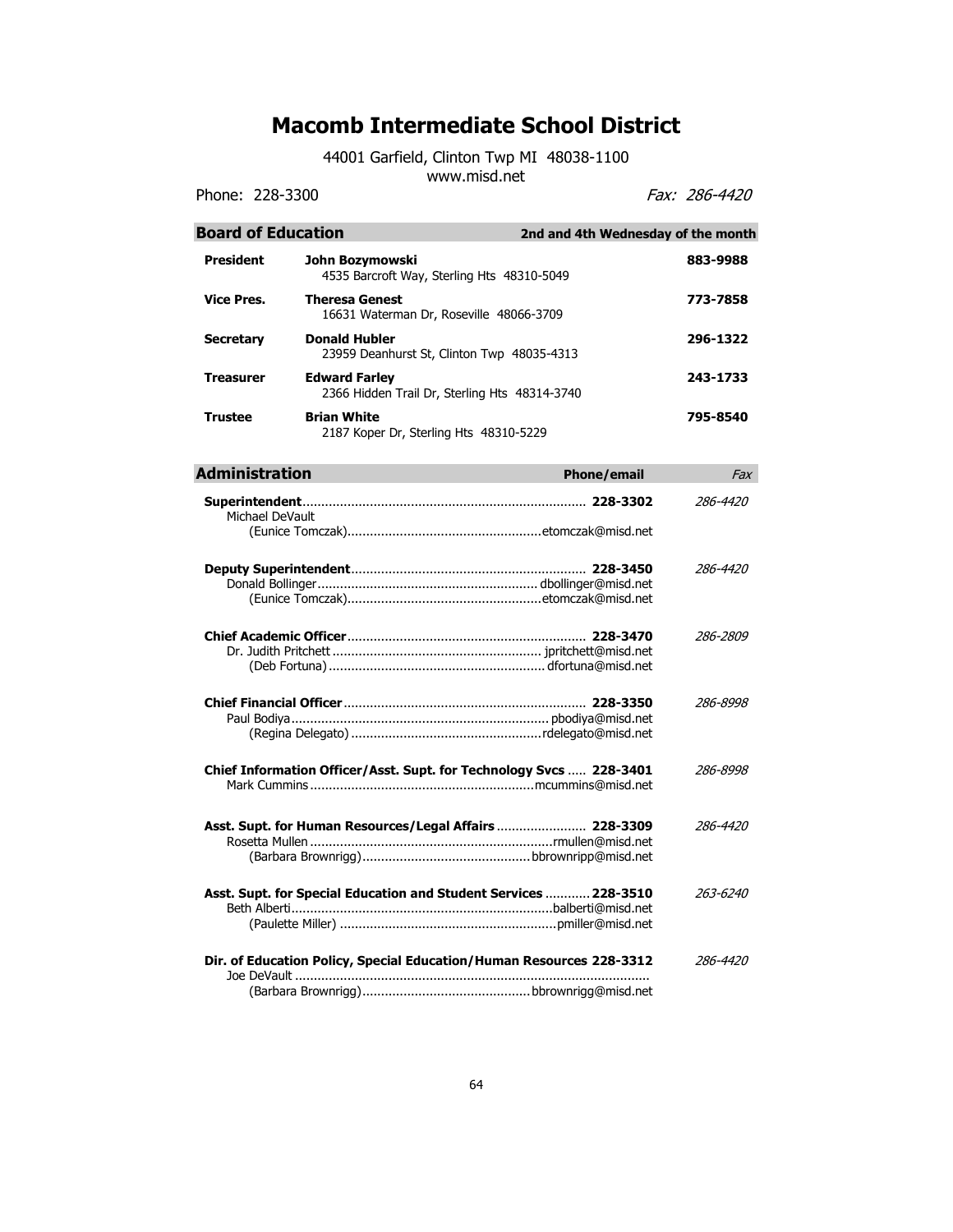| <b>Administration</b> (continued)                              | <b>Phone/email</b> | Fax      |
|----------------------------------------------------------------|--------------------|----------|
|                                                                |                    | 286-8998 |
|                                                                |                    |          |
| Asst. Supt. of Human Resources                                 |                    | 286-4420 |
|                                                                |                    |          |
|                                                                |                    | 263-6240 |
|                                                                |                    | 286-8998 |
| Director of Preschool & Assessment Center Services  228-3320   |                    | 263-6240 |
| Director of Special Education Management Services 228-3454     |                    | 263-6240 |
|                                                                |                    | 286-1763 |
| <b>Associate Director of Special Education</b>                 |                    | 412-8419 |
| Supervisor of Macomb Infant Preschool Program (MIPP)  412-2601 |                    | 228-2417 |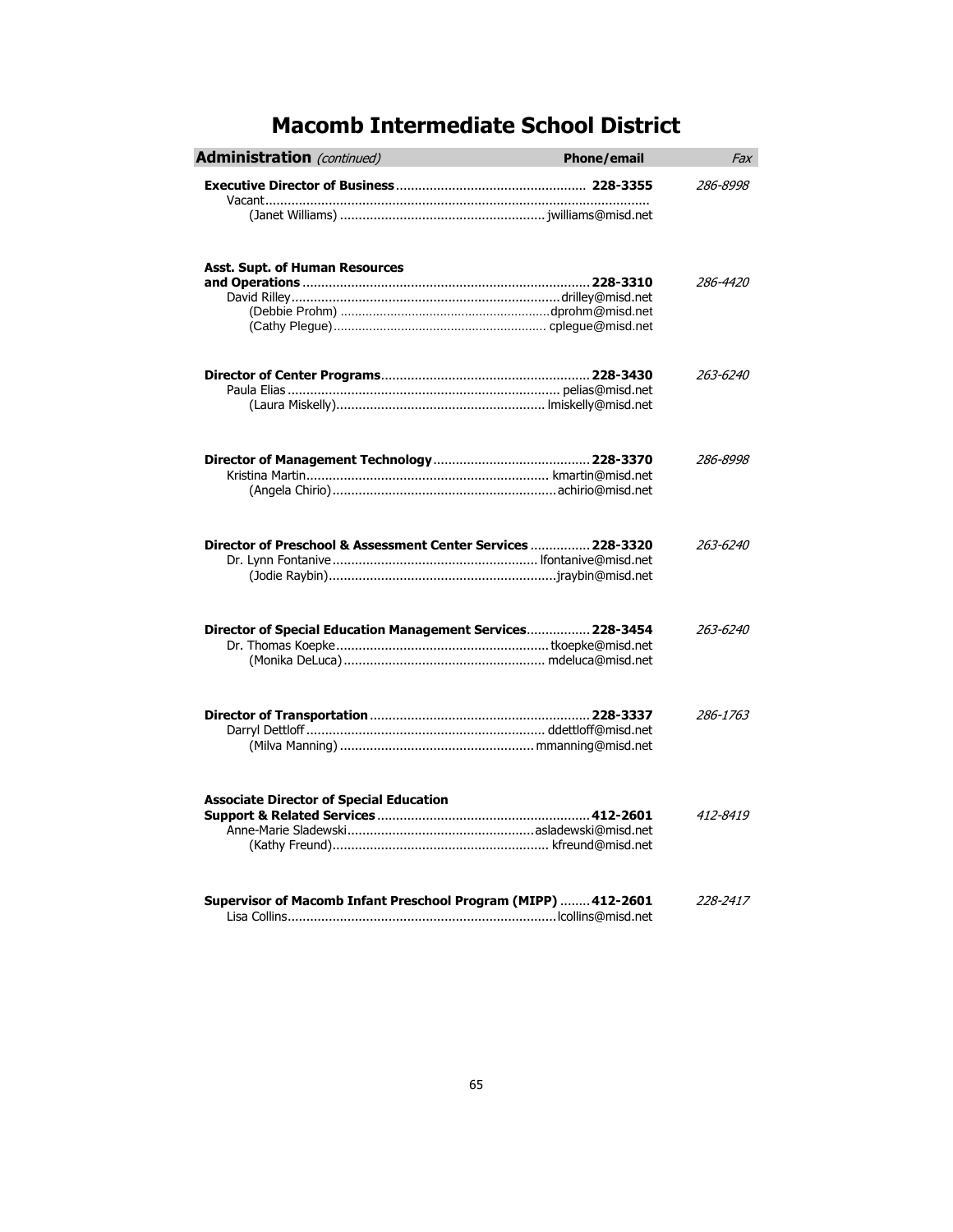### **Schools and Programs**

| SCNOOIS                                                                                                         |                                                                                              |                             |
|-----------------------------------------------------------------------------------------------------------------|----------------------------------------------------------------------------------------------|-----------------------------|
|                                                                                                                 | <b>Principal</b><br>(Secretary)                                                              | <b>Phone</b><br>Fax         |
| Keith Bovenschen School (CI)<br>12345 Frazho<br>Warren 48089-1299                                               | Dr. Alan Katsimpalis<br>akatsimpalis@misd.net<br>(Tina Marcon)<br>(tmarcon@misd.net)         | 757-7880<br>757-8268        |
| Bozymowski Center for Education<br>at Wilde Elementary $(AI - Elementary)$<br>32343 Bunert<br>Warren 48088-2951 | <b>Mary Meldrum</b><br>mary.meldrum@misd.net<br>(Elena Michaud)<br>(emichaud@misd.net)       | 939-2290<br>939-4355        |
| Bozymowski Center for Education<br>(AI - Secondary)<br>11870 Eldorado<br>Sterling Hts 48312-3943                | <b>Mary Meldrum</b><br>mmeldrum@misd.net<br>(Fran Mayle)<br>(fmayle@misd.net)                | 939-5391<br><i>939-3680</i> |
| Lutz School for Work Experience (CI)<br>19600 Cass<br>Clinton Twp 48038-2303                                    | John Nader<br>jnader@misd.net<br>(Rosemarie Patrash)<br>(rpatrash@misd.net)                  | 286-0230<br>286-0928        |
| <b>Maple Lane Elementary (SEI)</b><br>34600 Dryden<br>Sterling Hts 48312-5011                                   | <b>Jack Dodd</b><br>jdodd@misd.net<br>(Susan Essiambre)<br>(sessiambre@misd.net)             | 977-9170<br><i>977-9201</i> |
| Glen Peters School (CI)<br>46650 Heydenreich<br>Macomb 48044-4420                                               | <b>Jennifer Shelton</b><br>jshelton@misd.net<br>(Kimberlie Torchala)<br>(ktorchala@misd.net) | 465-6251<br>465-2973        |
| Neil Reid High School (SEI)<br>37701 Harper<br>Clinton Twp 48036-3087                                           | <b>Mike Croy</b><br>mcroy@misd.net<br>(Margaret Teltow)<br>(mteltow@misd.net)                | 469-1590<br>469-8173        |
| <b>Rockwell Middle School (SEI)</b><br>12225 Masonic<br>Warren 48093-6140                                       | <b>Chris Kinney</b><br>ckinney@misd.net<br>(Marie Zalucki)<br>(mzalucki@misd.net)            | 939-2290<br>939-4355        |
|                                                                                                                 |                                                                                              |                             |

**Schools**

**Key: AI**=Autistic Impaired **CI**=Cognitively Impaired **SEI**=Severely Emotionally Impaired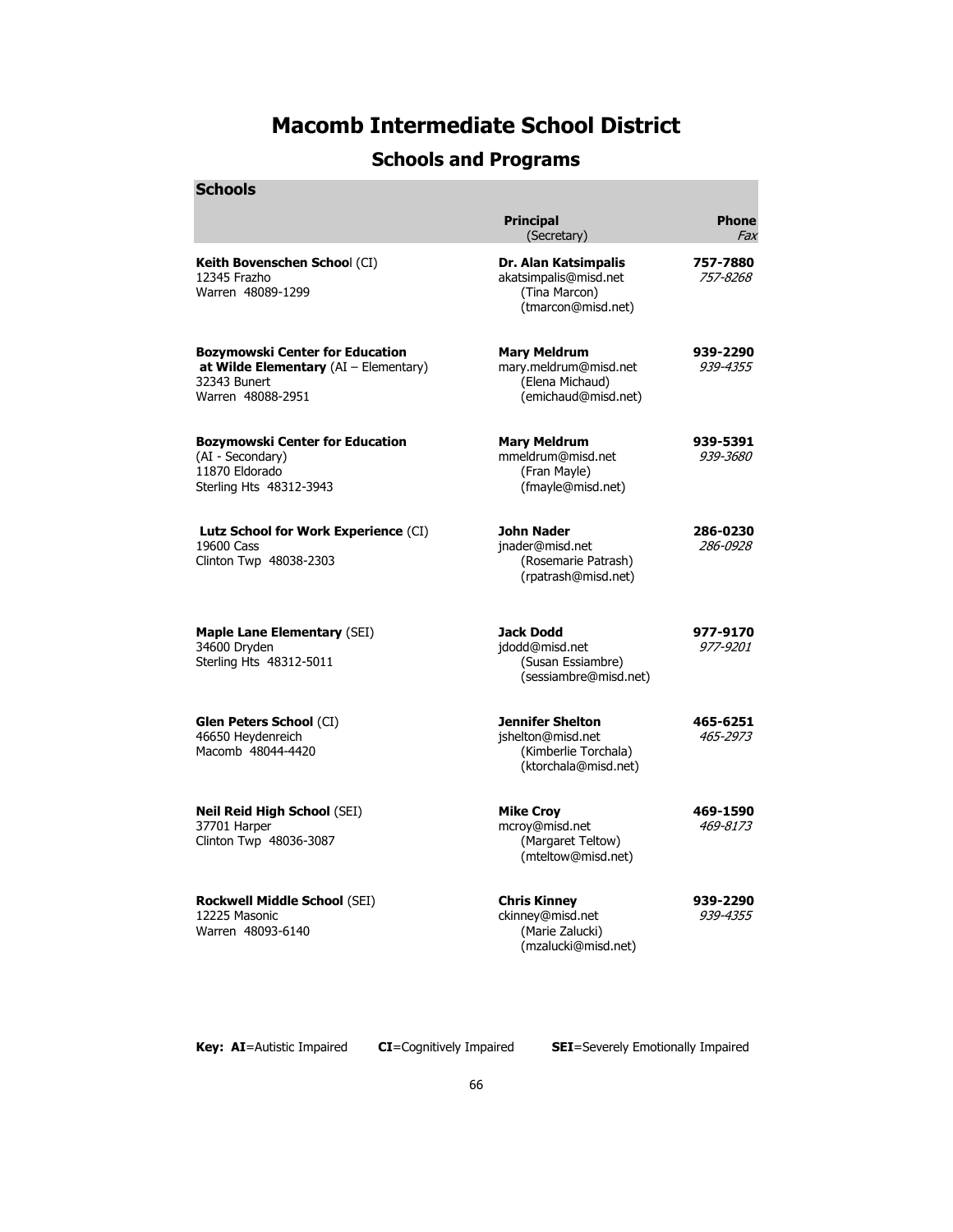### **Schools and Programs**

| ram<br>ı |  |
|----------|--|
|          |  |

| <b>Building</b>                                                                                                                                          | <b>Principal</b><br>(Secretary)                                                                            | <b>Phone</b><br><i>Fax</i> |
|----------------------------------------------------------------------------------------------------------------------------------------------------------|------------------------------------------------------------------------------------------------------------|----------------------------|
| <b>Macomb Infant Preschool Program (MIPP)</b><br>Auxiliary & Preschool Services Center (APSC)*<br>37623 Garfield<br>Clinton Twp 48036-3658               | Lisa Collins, Supervisor<br>Icollins@misd.net<br>(Denise Wellman)<br>(dwellman@misd.net)                   | 412-2725<br>228-2417       |
| <b>MIPP-ESC</b><br><b>MISD Educational Service Center</b><br>44001 Garfield<br>Clinton Twp 48038-1100                                                    | Lisa Collins, Supervisor<br>lcollins@misd.net<br>(Laura Moore)<br>(Imoore@misd.net)                        | 228-3511<br>263-6240       |
| <b>MIPP-Rockwell</b><br>Rockwell Middle School<br>12225 Masonic<br>Warren 48093-1299                                                                     | Lisa Collins, Supervisor<br>lcollins@misd.net<br>(Pam Moskwinski)<br>(pmoskwinski@misd.net)                | 268-3450<br>795-5371       |
| <b>MIPP-Romeo</b><br>Croswell Elementary<br>175 Croswell<br>Romeo 48065-5111                                                                             | Lisa Collins, Supervisor<br>lcollins@misd.net                                                              | 752-5799                   |
| <b>Special Ed. Support &amp; Related Services</b><br>Auxiliary & Preschool Services Center (APSC)*<br>37623 Garfield<br>Clinton Twp 48036-3658           | Anne-Marie Sladewski,<br>Associate Director<br>asladewski@misd.net<br>(Kathy Freund)<br>(kfreund@misd.net) | 412-2600<br>412-8419       |
| <b>Early College of Macomb</b><br>44001 Garfield<br>Clinton Twp 48038-1100                                                                               | <b>Susan Meyer, Director</b><br>smeyer@misd.net<br>(Peggy Allman)<br>(pallman@misd.net)                    | 228-3437<br>286-2809       |
| <b>International Academy of Macomb (IAM)</b><br>Chippewa Valley High 9th Grade Center<br>42755 Romeo Plank<br>Clinton Twp 48038-1790<br>www.IAMacomb.org | <b>Eric Sturm</b><br>esturm@cvs.k12.mi.us<br>(Debbie Deitman)<br>(ddeitman@cvs.k12.mi.us)                  | 723-7200<br>723-7201       |

\*The Auxiliary & Preschool Services Center (APSC) is also known as Millar because of its location at the corner of Garfield and Millar.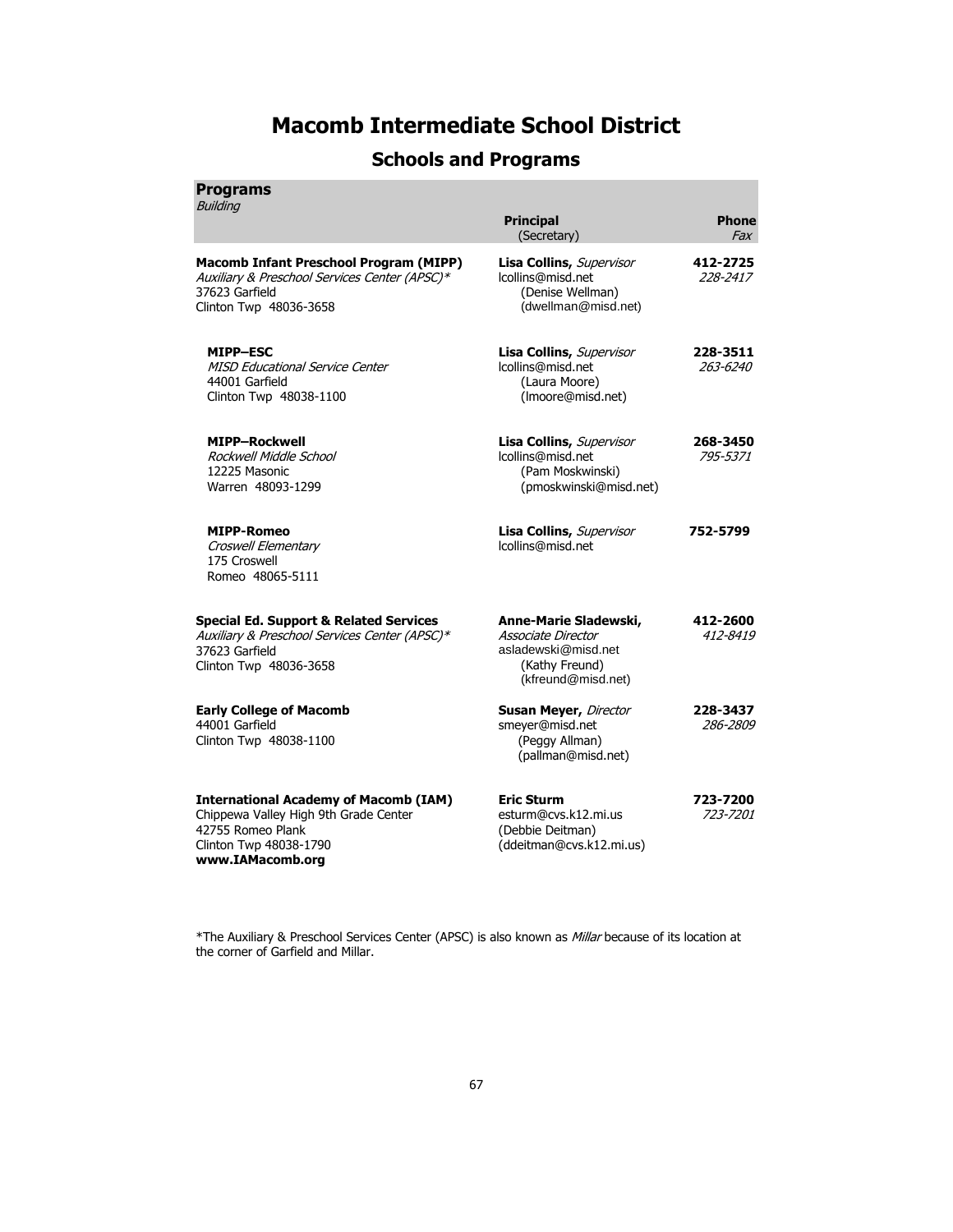### **Macomb Intermediate School District MISD/Local District Programs**

#### **Moderately Cognitively Impaired (MoCI)**

#### **Hearing Impaired (HI)**

#### **Oral Communication**

#### **Total Communication**

#### **Both Oral and Total Communication**

|--|

#### **Physically Impaired/Otherwise Health Impaired (PI/OHI)**

#### **Severely Language Impaired (SLI)**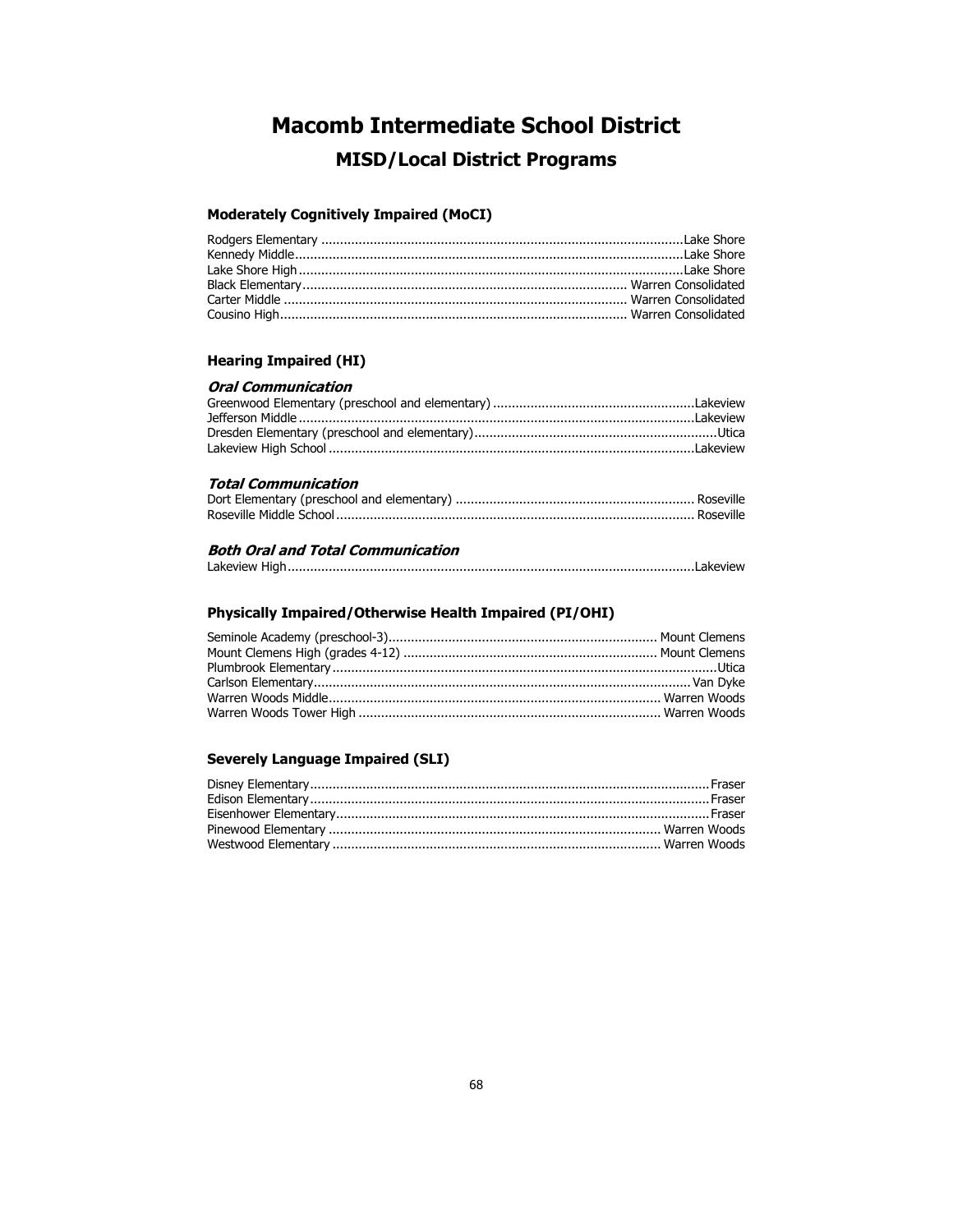### **MISD Departments**

|                                                                                                           | email | phone<br>fax |
|-----------------------------------------------------------------------------------------------------------|-------|--------------|
| ADMINISTRATION                                                                                            |       |              |
|                                                                                                           |       |              |
| Don Bollinger, Deputy Suptdbollinger@misd.net 228-3450                                                    |       |              |
| <b>Beth Alberti, Asst. Supt.</b><br>Special Education & Student Servicesbalberti@misd.net 228-3510        |       | 263-6240     |
| Paul Bodiya, Chief Financial Officerpbodiya@misd.net 228-3350                                             |       | 286-8998     |
| Mark Cummins, Chief Information Officer/<br>Asst. Supt. for Technology Servicesmcummins@misd.net 228-3401 |       | 286-8998     |
| Rosetta Mullen, Asst. Supt.<br>Human Resources & Legal Affairsmullen@misd.net 228-3309                    |       | 286-4420     |
| Dr. Judith Pritchett, Chief Academic Officer  jpritchett@misd.net  228-3470                               |       | 286-2809     |
| David Rilley, Asst. Supt.<br>Human Resources and Strategic Initiatives drilley@misd.net 228-3310          |       | 286-4420     |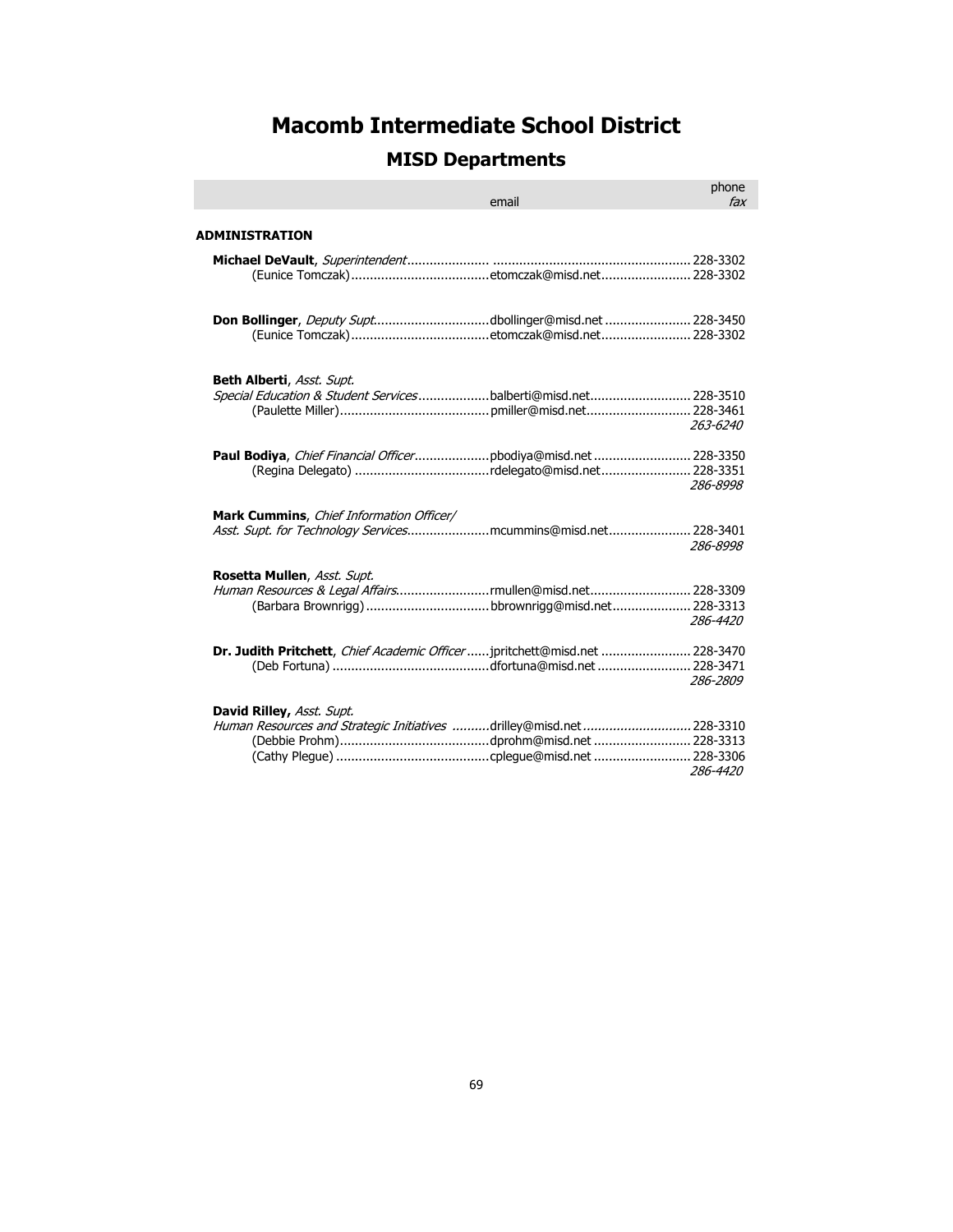## **MISD Departments**

|                                                                                     | email<br><u> 1989 - Jan Barat, manala</u> | phone<br>fax |
|-------------------------------------------------------------------------------------|-------------------------------------------|--------------|
|                                                                                     |                                           |              |
| <b>BUSINESS</b>                                                                     |                                           |              |
| Paul Bodiya, Chief Financial Officerpbodiya@misd.net 228-3350                       |                                           | 286-8998     |
|                                                                                     |                                           | 286-8998     |
| Dave Puranen, Supervisor<br>(Regina Delegato) rdelegato@misd.net 228-3351           |                                           | 286-8998     |
| Darryl Dettloff, Directorddettloff@misd.net  228-3337                               |                                           | 286-1763     |
|                                                                                     |                                           |              |
| <b>CONSULTANT SERVICES</b>                                                          |                                           |              |
| Dr. Judith Pritchett, Chief Academic Officer  jpritchett@misd.net  228-3470         |                                           | 286-2809     |
|                                                                                     |                                           |              |
| Rosetta Mullen, Asst. Supt. rmullen@misd.net  228-3309<br>David Rilley, Asst. Supt. |                                           | 286-4420     |
| Human Resources and Operationsdrilley@misd.net 228-3305                             |                                           | 286-4420     |
| Vacant, Director<br>Office of Education Policy, Human Resources/                    |                                           | 286-4420     |
| Terri Smith, Coordinator                                                            |                                           | 286-4420     |
| INSTRUCTIONAL TECHNOLOGY/MEDIA (See Technology Services)  228-3401                  |                                           |              |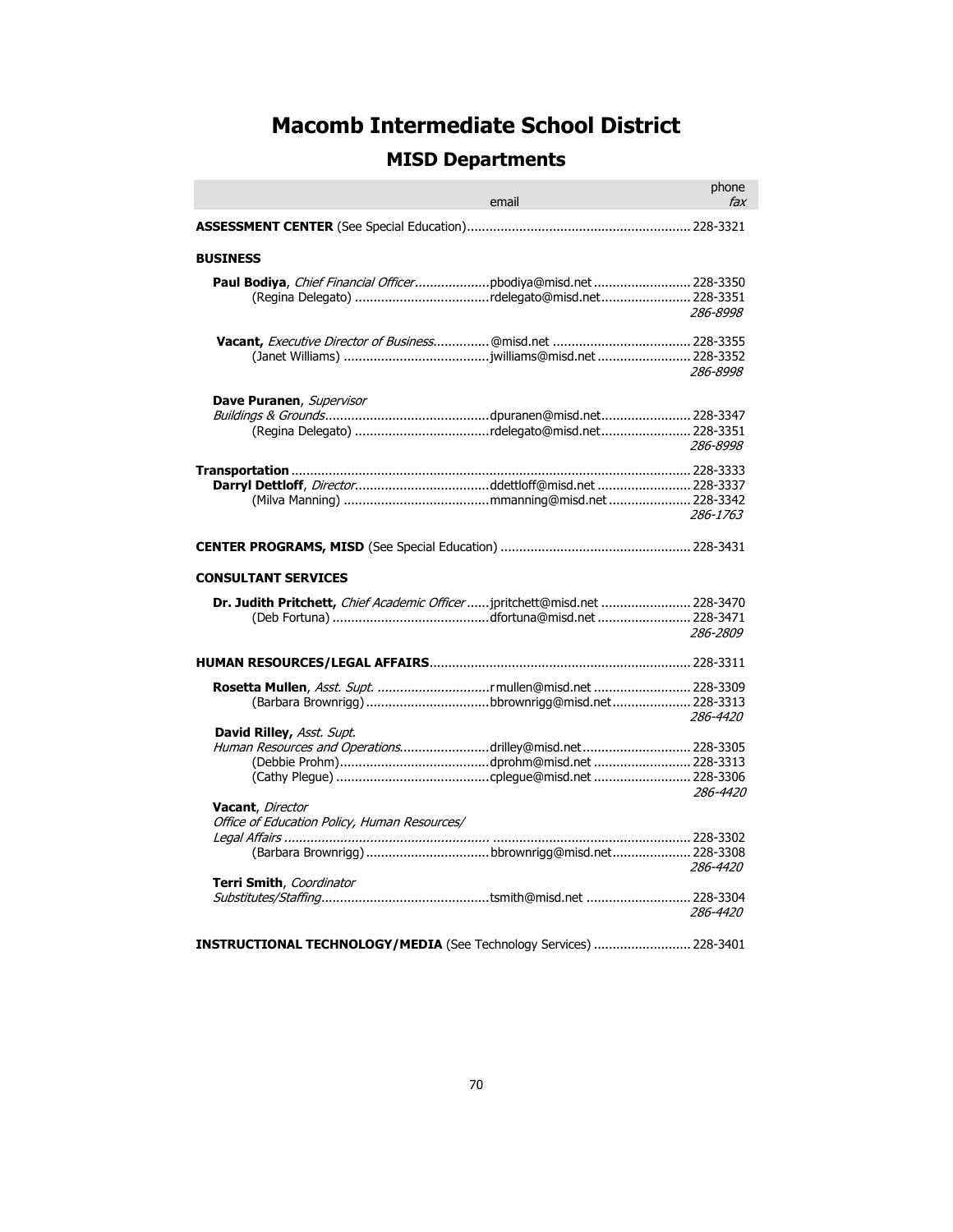#### **MISD Departments**

|                                                                                                  | email | phone<br>fax |
|--------------------------------------------------------------------------------------------------|-------|--------------|
| MACOMB INFANT PRESCHOOL PROGRAM (See Special Education)  412-2600                                |       |              |
|                                                                                                  |       |              |
| PRESCHOOL AND ASSESSMENT CENTER SERVICES                                                         |       |              |
| <b>SPECIAL EDUCATION</b>                                                                         |       |              |
|                                                                                                  |       | 263-6240     |
| <b>Center Programs</b>                                                                           |       | 263-6240     |
| <b>Preschool and Assessment Center Services</b>                                                  |       | 263-6240     |
| <b>Macomb Infant Preschool Program (MIPP)</b><br>Auxiliary and Preschool Services Center (APSC)* |       | 263-6240     |
|                                                                                                  |       | 263-6240     |
|                                                                                                  |       | 228-2417     |
|                                                                                                  |       |              |

\*The Auxiliary and Preschool Services Center (APSC) is also known as Millar because of its location at the corner of Garfield and Millar.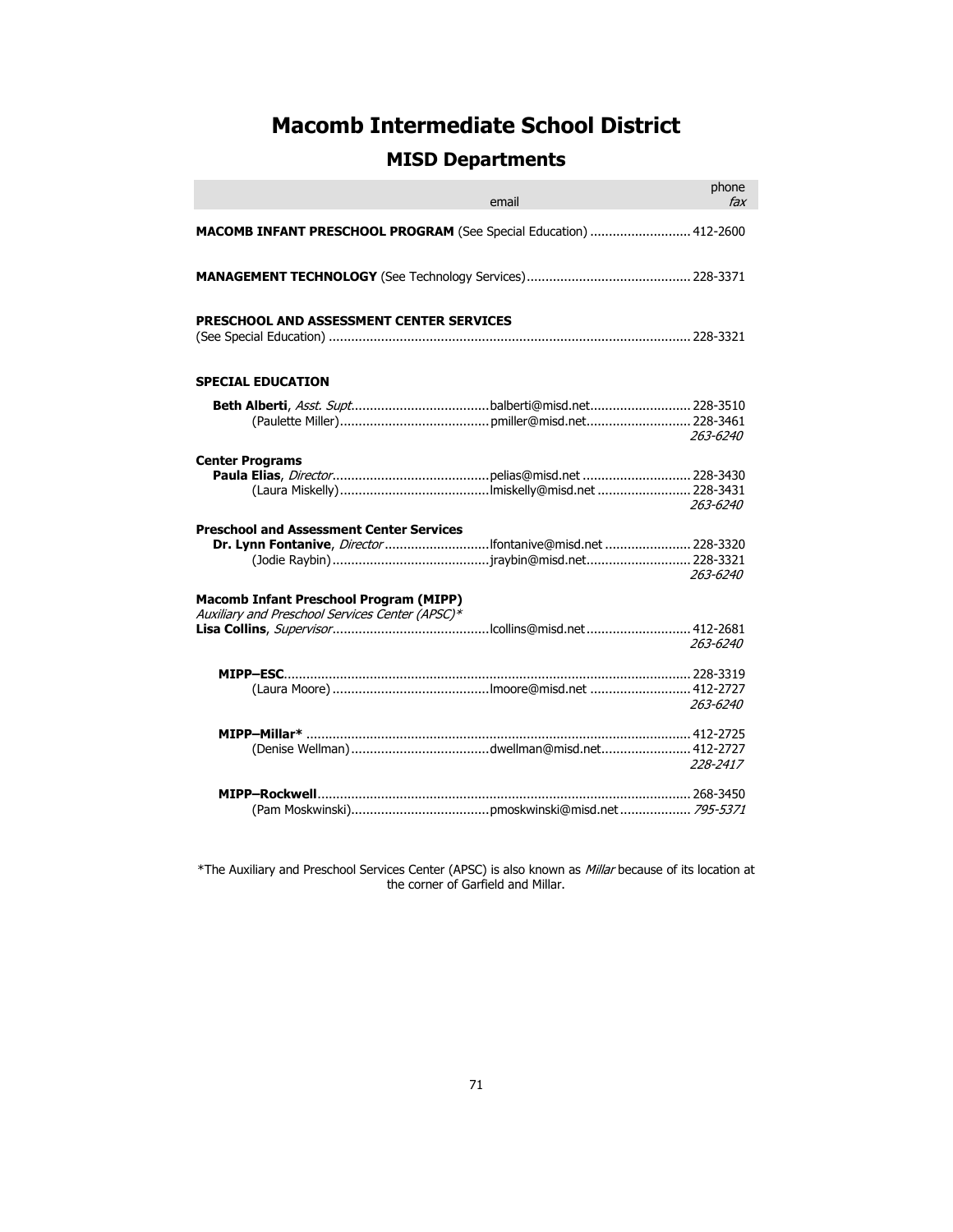#### **MISD Departments**

|                                                                                                                       | email | phone<br>fax |
|-----------------------------------------------------------------------------------------------------------------------|-------|--------------|
| <b>Special Education Management Services</b><br><b>Dr. Thomas Koepke</b> , <i>Director</i> tkoepke@misd.net  228-3454 |       | 263-6240     |
| Auxiliary and Preschool Services Center*                                                                              |       |              |
| Anne-Marie Sladewski, Associate Directorasladewski@misd.net 412-2601                                                  |       | 412-8419     |
| <b>TECHNOLOGY SERVICES</b>                                                                                            |       |              |
| <b>Mark Cummins, Chief Information Officer/</b><br>Asst. Supt. for Technology Servicesmcummins@misd.net 228-3401      |       | 286-8998     |
| <b>Instructional Technology/Media</b>                                                                                 |       |              |
|                                                                                                                       |       | 286-6775     |
| <b>Management Technology</b><br>Kristina Martin, <i>Director</i> kmartin@misd.net  228-3370                           |       | 286-8998     |

\*The Auxiliary and Preschool Services Center (APSC) is also known as Millar because of its location at the corner of Garfield and Millar.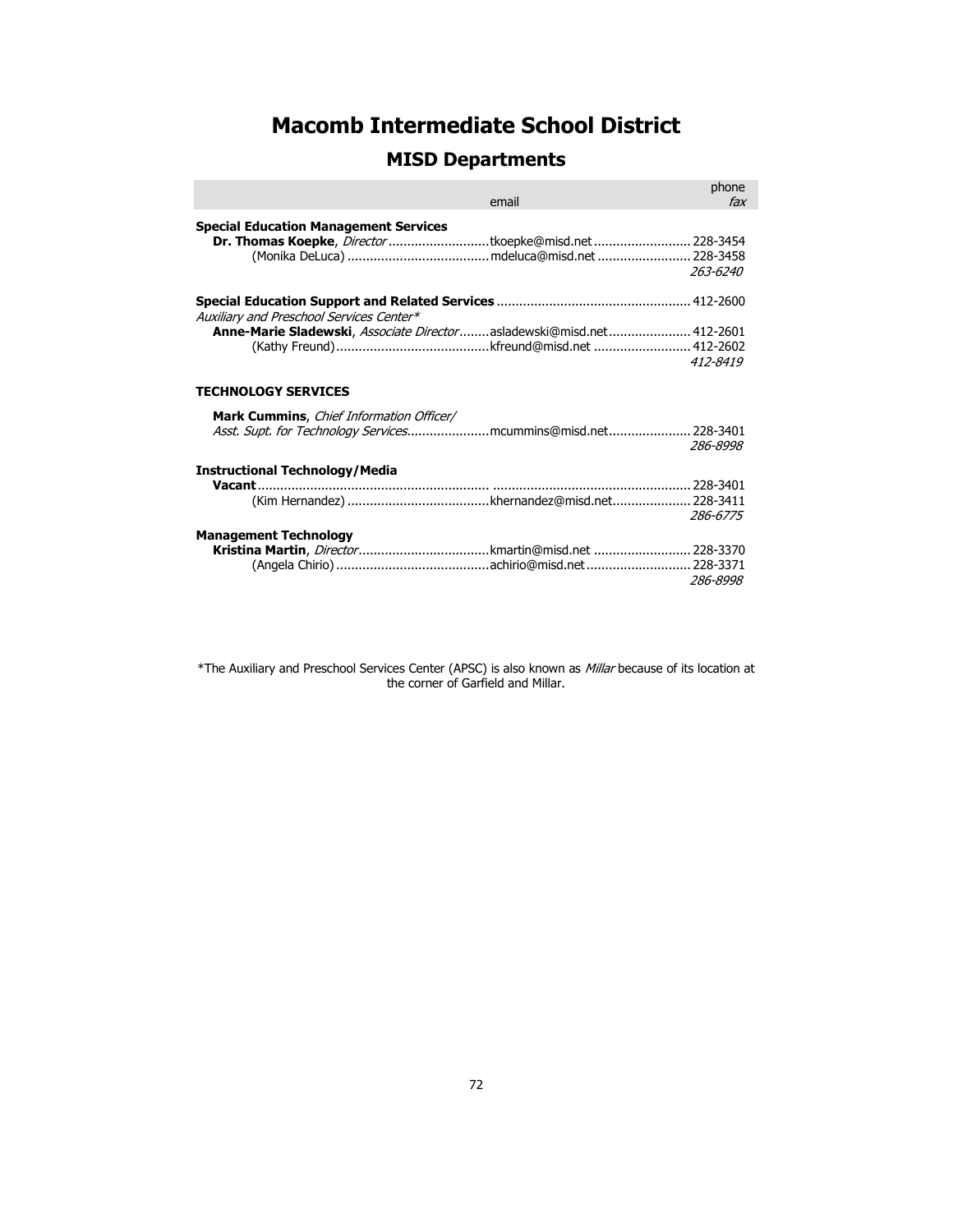## **MISD Directory of Services**

| <b>Accounts Payable</b>                                |
|--------------------------------------------------------|
| <b>Accounts Receivable</b>                             |
| <b>AdvancEd Michigan Accreditation</b>                 |
| <b>AIDS Education</b>                                  |
| <b>Arbitration</b>                                     |
| Assessment Center (birth to 3 years)                   |
| <b>Assistive Technology</b>                            |
| <b>Attendance</b>                                      |
| <b>Attention Deficit Hyperactivity Disorder (ADHD)</b> |
| <b>Audiological Services</b>                           |
| <b>Augmentative Communication</b>                      |
| Autism                                                 |
| <b>AV Equipment</b>                                    |
| <b>Behavior/Learning Support</b>                       |
| <b>Bilingual Services</b>                              |
| <b>Board Meetings (MISD)</b>                           |
| <b>Budget/Finance (MISD)</b>                           |
| <b>Budget/Finance (local district data processing)</b> |
| <b>Buildings and Grounds (MISD)</b>                    |
| <b>Bus Driver Classes</b>                              |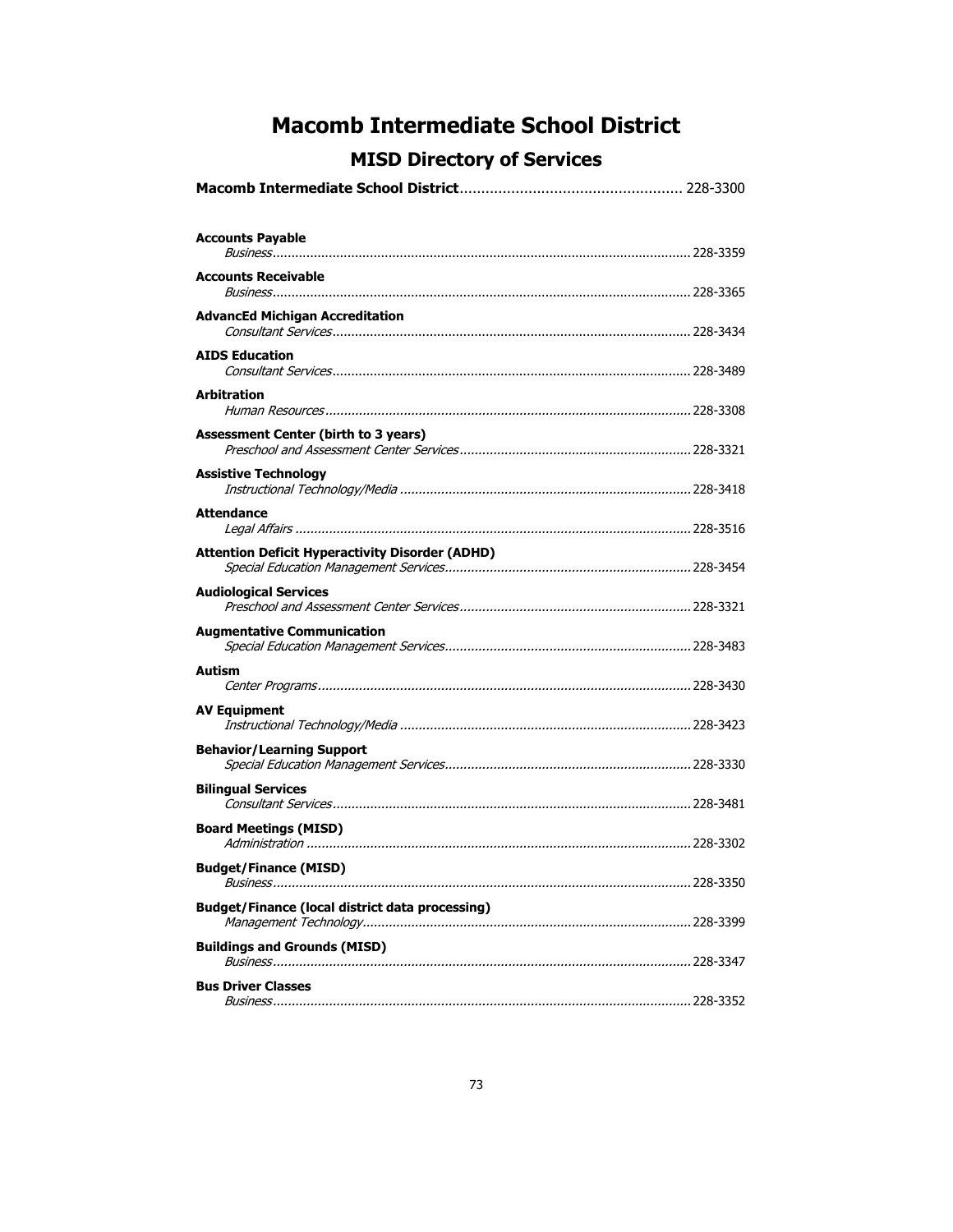| <b>Career Technical Education</b>                                                                     |  |
|-------------------------------------------------------------------------------------------------------|--|
| <b>Center Programs</b>                                                                                |  |
|                                                                                                       |  |
| CEUs (SEE: State Continuing Education Clock Hours-SCECHs)  228-3509                                   |  |
| <b>Chemical Dependency Prevention/Intervention</b>                                                    |  |
| Child Find (special needs children)                                                                   |  |
| <b>Closed Head Injury Clinic</b>                                                                      |  |
| <b>Communication Disorders</b>                                                                        |  |
| <b>Complaints/Investigation (Special Education)</b>                                                   |  |
| <b>Computer Class Registration</b><br>Management Technology register online at www.misd.net  228-3381 |  |
| <b>Computer Hardware/Software Purchases</b>                                                           |  |
| <b>Computer Help Desk</b>                                                                             |  |
| <b>Computer Operations</b>                                                                            |  |
| <b>Computer Repair</b>                                                                                |  |
| <b>Contracts (MISD)</b>                                                                               |  |
| <b>Copier Repair (MISD)</b>                                                                           |  |
| <b>Curriculum</b>                                                                                     |  |
| <b>Custodial/Maintenance Services</b>                                                                 |  |
| <b>Data and Voice Communications</b>                                                                  |  |
| <b>Data Processing Services (local districts)</b>                                                     |  |
| <b>Distance Learning</b>                                                                              |  |
| E2020                                                                                                 |  |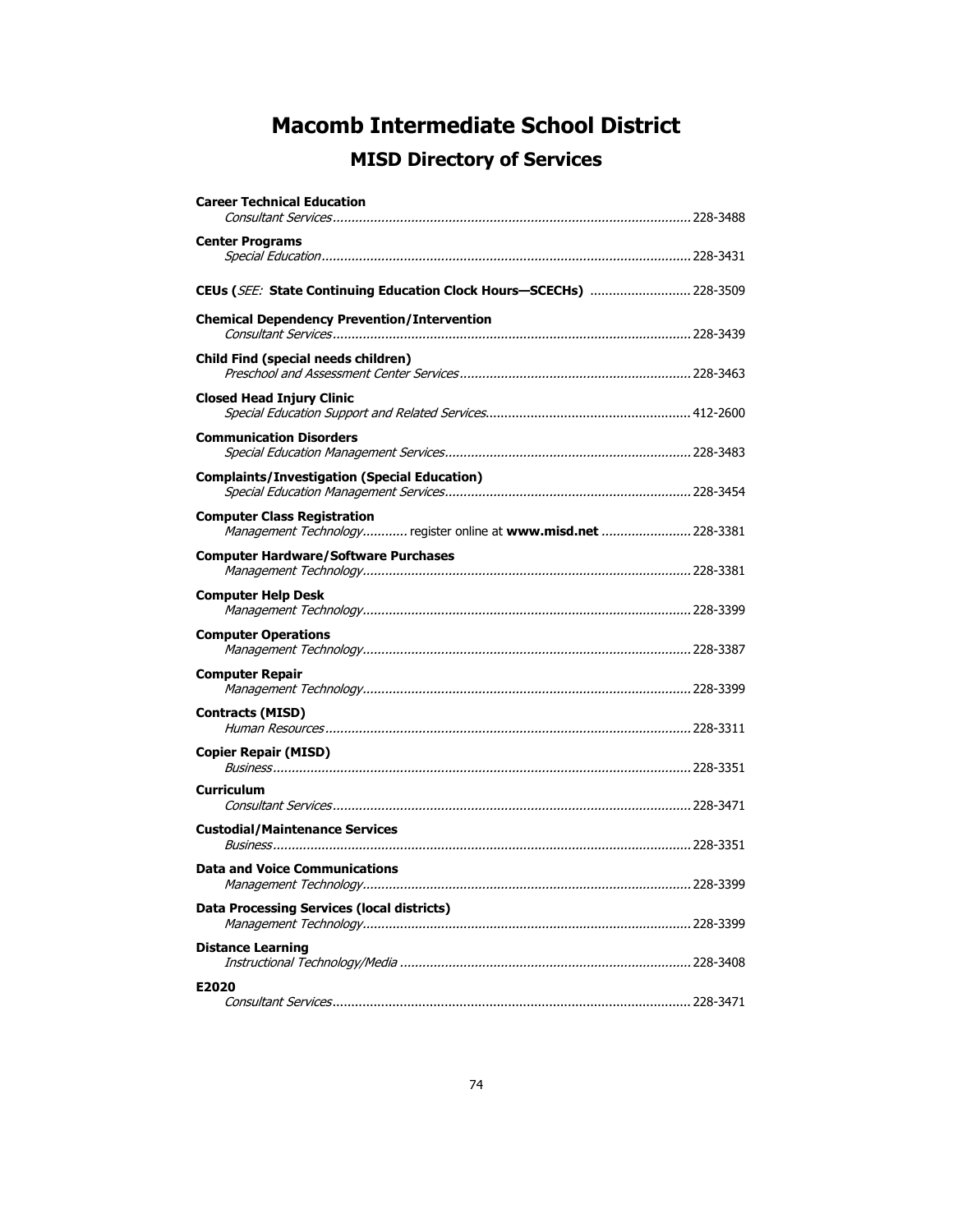| <b>Early Childhood Education</b>                                  |  |
|-------------------------------------------------------------------|--|
| <b>Early/Middle College</b>                                       |  |
|                                                                   |  |
| Early On® Macomb                                                  |  |
| Electronic Forms (state submission technical support)             |  |
| <b>Emotionally Impaired (consultant)</b>                          |  |
| <b>Employee Benefits (MISD)</b>                                   |  |
| <b>Equipment for Special Education</b>                            |  |
| <b>E-Rate</b>                                                     |  |
| <b>ERIC Search</b>                                                |  |
| <b>Federal Projects and Financial Reports</b>                     |  |
| <b>Federal Projects and Financial Reports (Special Education)</b> |  |
| <b>Food Service</b>                                               |  |
|                                                                   |  |
| Grievances (MISD)                                                 |  |
| <b>Guidance Information Service</b>                               |  |
| <b>Head Start</b>                                                 |  |
| <b>HEALTHPLUS (MISD employee fitness)</b>                         |  |
| <b>Health Programs and Curriculum</b>                             |  |
| <b>Hearing Impaired Services</b>                                  |  |
| <b>Hearing Impaired (teacher consultants)</b>                     |  |
| <b>Homeless Education</b>                                         |  |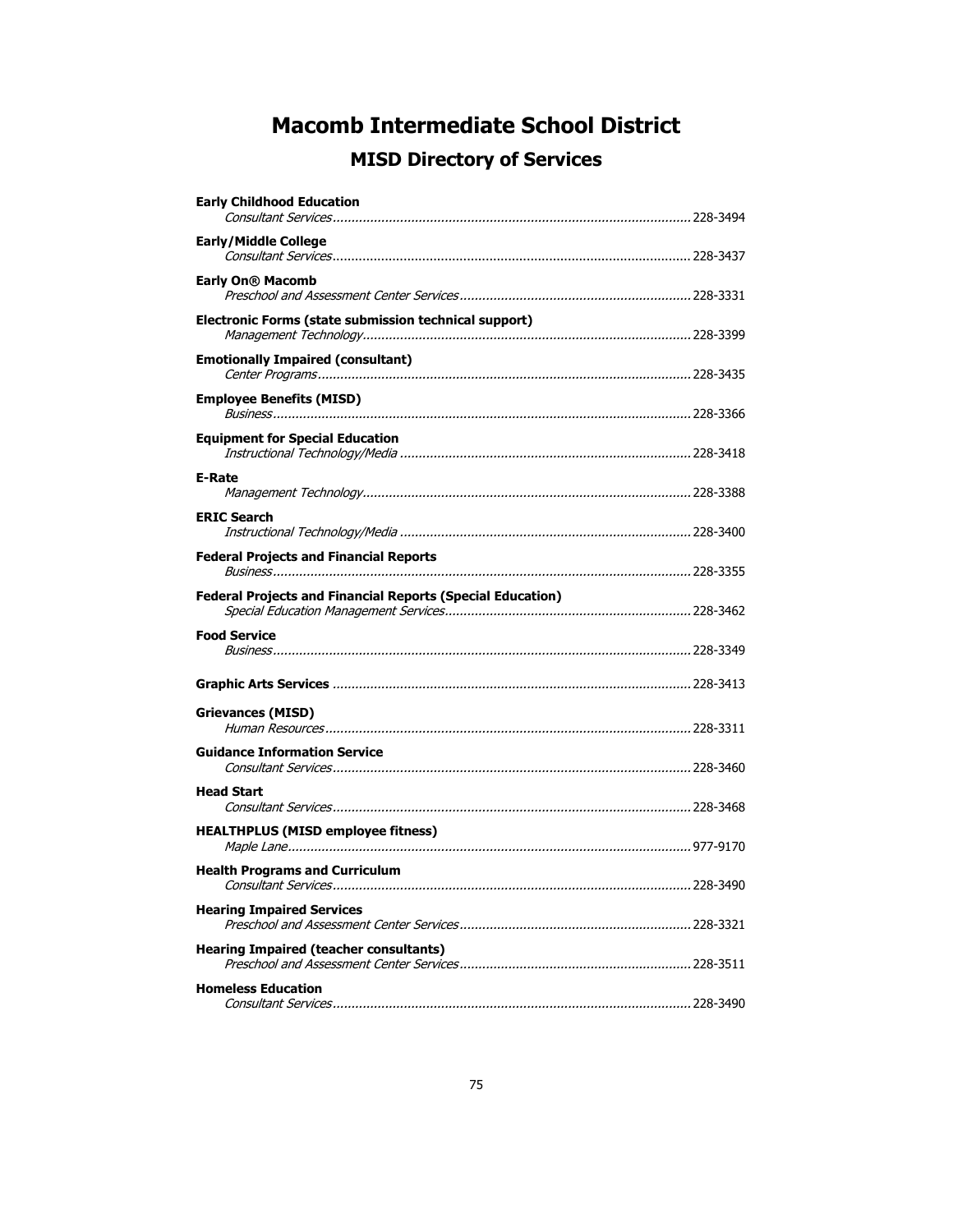| <b>Human Resources</b>                              |  |
|-----------------------------------------------------|--|
| <b>Instructional Technology</b>                     |  |
| <b>Interactive Video/Distance Learning</b>          |  |
| <b>Interloans (books)</b>                           |  |
|                                                     |  |
| <b>Language Arts</b>                                |  |
| Language-Learning Disabilities (language disorders) |  |
| <b>Large Print Materials</b>                        |  |
| Latchkev                                            |  |
| <b>Learning Disabilities</b>                        |  |
| <b>Legal Affairs</b>                                |  |
| Legislation                                         |  |
| Library                                             |  |
| <b>Local Area Networking</b>                        |  |
|                                                     |  |
| <b>Macomb Infant Preschool Program (MIPP)</b>       |  |
| <b>Mail Room Services</b>                           |  |
|                                                     |  |
| <b>Mandatory Plan</b>                               |  |
| <b>Mathematics</b>                                  |  |
| <b>Media Relations</b>                              |  |
| <b>Medicaid</b>                                     |  |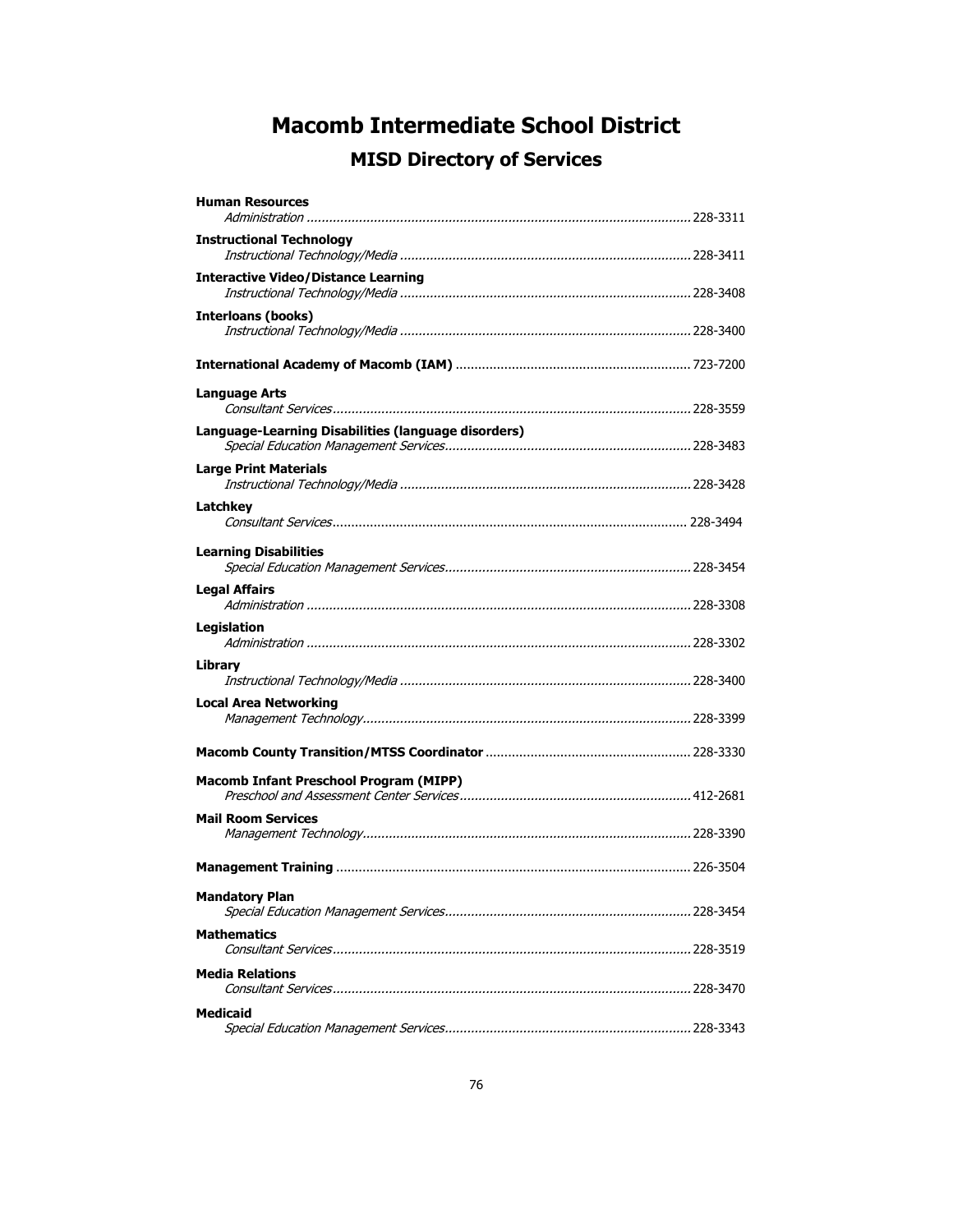| <b>Michigan Standardized Assessments</b>                |  |
|---------------------------------------------------------|--|
| <b>Michigan Vocational Rehabilitation Services</b>      |  |
|                                                         |  |
| <b>MIPP (Macomb Infant Preschool Program)</b>           |  |
| Mobile Occupational Therapy or Physical Therapy Program |  |
| <b>Neurological Services (Special Education)</b>        |  |
| <b>New Teacher Academy</b>                              |  |
| <b>Nurse (LEA Center Programs)</b>                      |  |
|                                                         |  |
| <b>Orthopedic Clinic (Special Education)</b>            |  |
| <b>Parent Advisory Committee (PAC)</b>                  |  |
| <b>PAC Make a Difference Award</b>                      |  |
| <b>Parent Concerns (Special Education)</b>              |  |
| <b>Parent Education/Parenting</b>                       |  |
| Payroll (local district data processing)                |  |
| Payroll (MISD)                                          |  |
| <b>Periodicals</b>                                      |  |
| Personnel (local district data processing)              |  |
| <b>Personnel (MISD)</b>                                 |  |
| Physically Impaired/Otherwise Health Impaired (PI/OHI)  |  |
| <b>Policy (MISD)</b>                                    |  |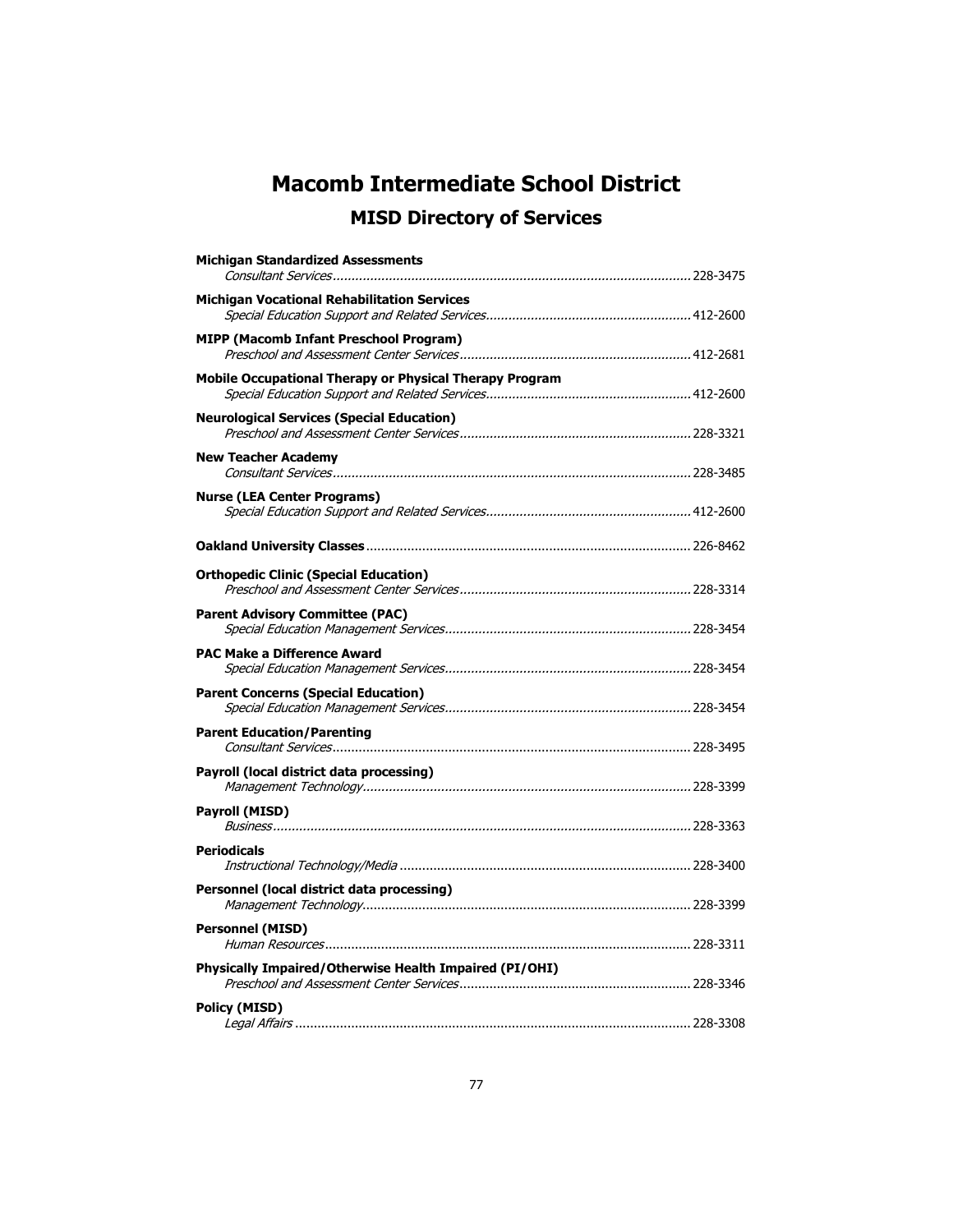| <b>Preschool Education</b>                                                 |  |
|----------------------------------------------------------------------------|--|
| <b>Preschool Speech and Language Screening</b>                             |  |
| <b>Principals Network</b>                                                  |  |
| Programs/Placement (Special Education) CI, SXI, AI, EI                     |  |
| <b>Project Find</b>                                                        |  |
| <b>Property Transfers</b>                                                  |  |
| <b>Psychiatric Services (Special Education)</b>                            |  |
| <b>Pupil Accounting</b>                                                    |  |
| <b>Purchasing (MISD)</b>                                                   |  |
| <b>Reading/Language Arts (Preschool)</b>                                   |  |
| Reading/Language Arts (K-12)                                               |  |
| <b>Reference Information (Librarian)</b>                                   |  |
| Referrals-Macomb Infant Preschool Program                                  |  |
| Referrals-Program Placement                                                |  |
| <b>Referrals-Testing (Special Education)</b>                               |  |
| <b>REMC Bids (Regional Educational Media Center)</b>                       |  |
| <b>Room Reservations</b>                                                   |  |
| <b>Rules/Legal Questions (Special Education)</b>                           |  |
| State Continuing Education Clock Hours (SCECHs-formerly SB-CEUs)  228-3509 |  |
| <b>School Health Programs</b>                                              |  |
| <b>School Improvement</b>                                                  |  |
| <b>School Performance and Accreditation</b>                                |  |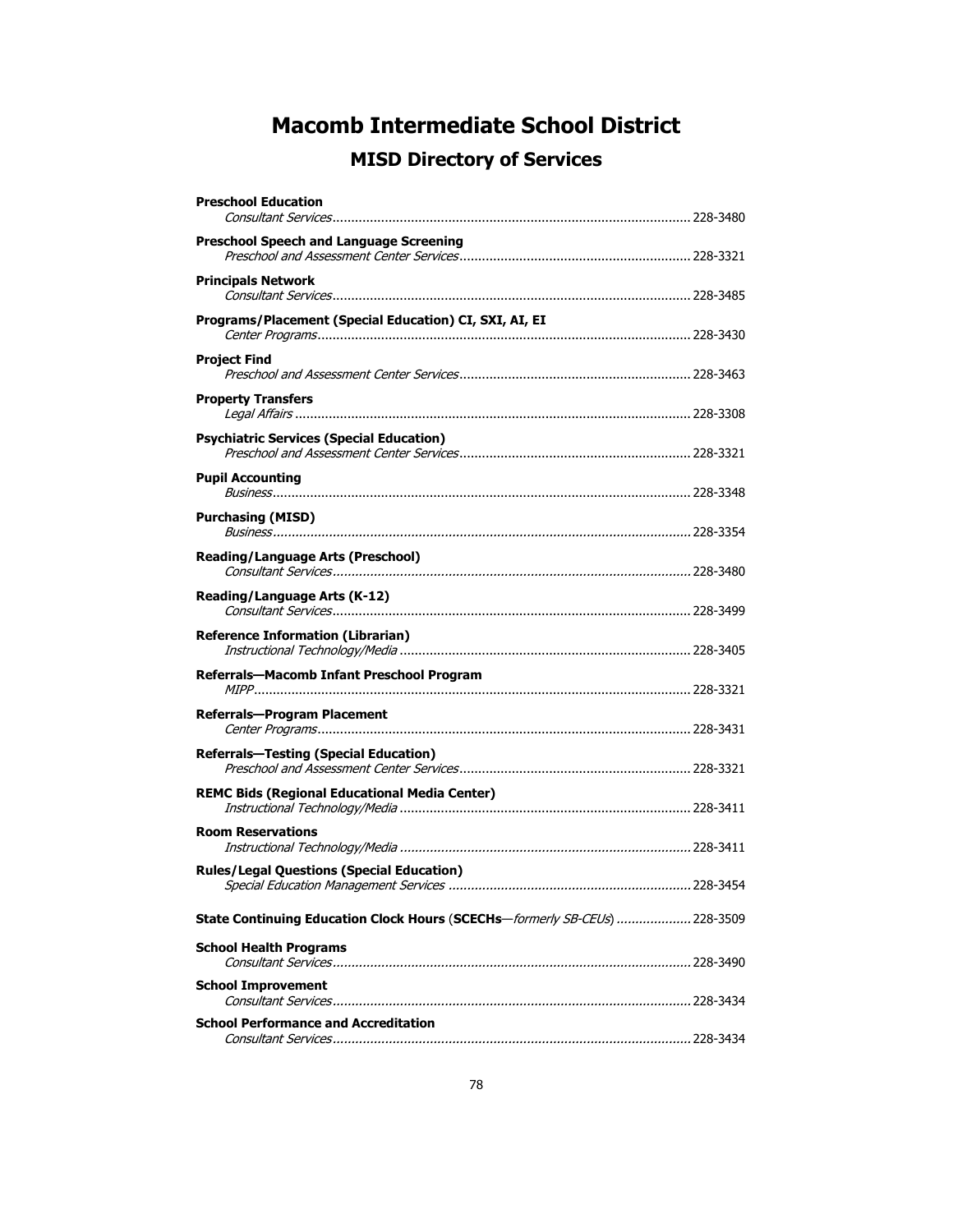| <b>School Safety</b>                                 |  |
|------------------------------------------------------|--|
| Science                                              |  |
| <b>Section 53 (Special Education)</b>                |  |
| <b>Social Studies</b>                                |  |
| <b>Special Education</b>                             |  |
| <b>Special Education Accountant</b>                  |  |
| <b>Special Education Mandatory Plan</b>              |  |
| Special Education Office Coordinator                 |  |
| Special Education Technology                         |  |
| <b>Speech and Language Impaired</b>                  |  |
| <b>Staff Development</b>                             |  |
| <b>Staff Development and Training for Technology</b> |  |
| <b>Student Assistance</b>                            |  |
| <b>Student Counts (Special Education)</b>            |  |
| <b>Student Records (MISD)</b>                        |  |
| <b>Student Records (SASI, SRSD)</b>                  |  |
| <b>Substitute Teachers/Paraprofessionals</b>         |  |
| <b>Suicide Prevention</b>                            |  |
| Surveys                                              |  |
| <b>Tax Collection</b>                                |  |
| <b>Teacher Approvals (Special Education)</b>         |  |
| <b>Teacher Certification</b>                         |  |